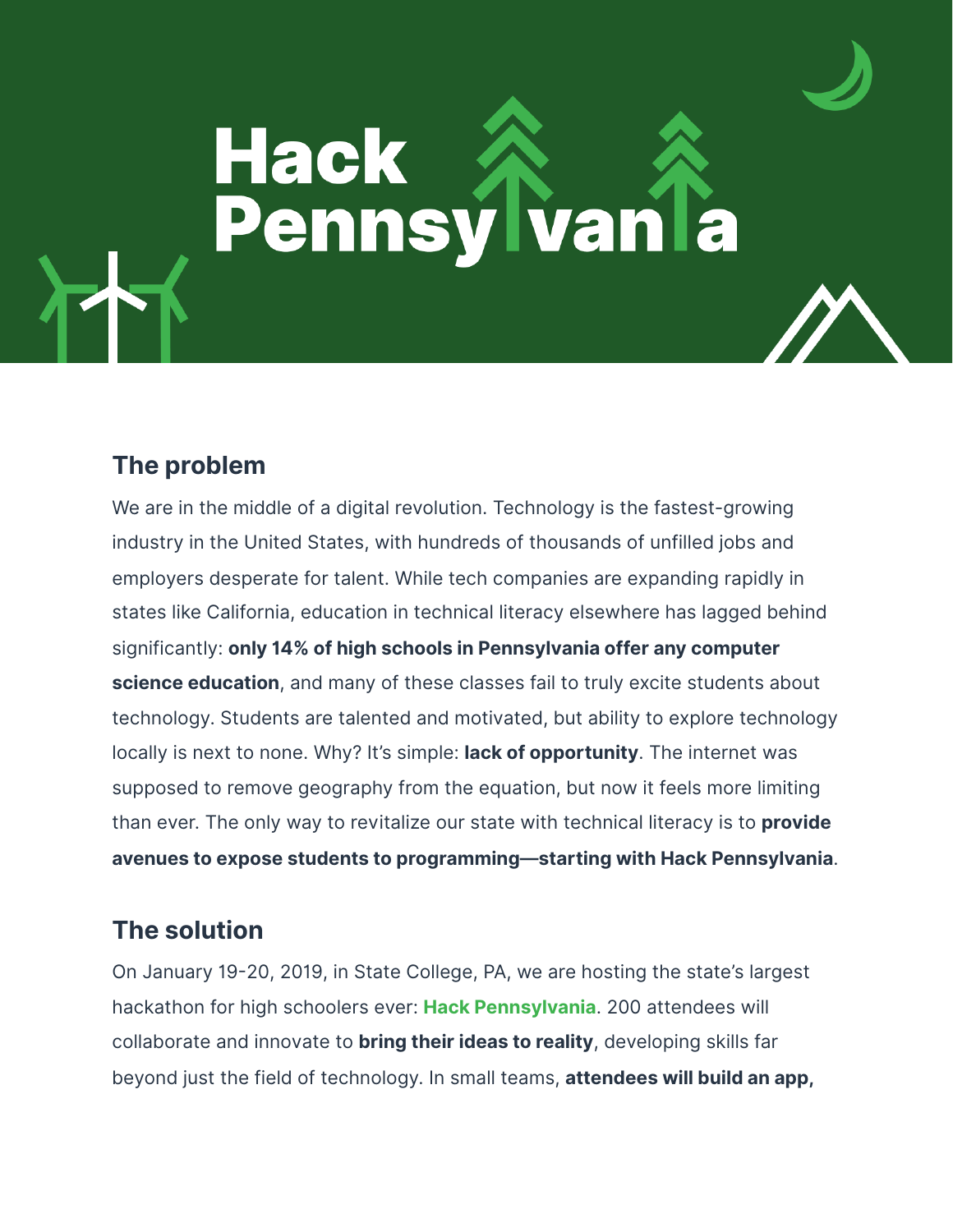**website, or game over 24 hours**, with workshops and mentors to help along the way. When time is up, a panel of judges will choose the best projects for prizes + demos. The majority of attendees will arrive new to coding, but over the course of the event, they will **transform from passive digital consumers to active creators**. We're committed to **ensuring students of all backgrounds attend** and encourage the registration of women, underrepresented minorities, and LGBTQ+ students. Hack Pennsylvania will also involve Pennsylvania's tech companies, showing students that there is **a vibrant network of technology right where they live**. Companies are eager to back young innovators—let's make sure students know.



#### **Where you come in**

Your sponsorship is critical to the success of Hack Pennsylvania. We are looking for money for **food, supplies, prizes, fees, and more**. We have several packages available with different benefits, starting with your logo on all our materials to having a representative speak at our opening ceremony or giving out materials. By sponsoring Hack Pennsylvania, you will **get your brand in front of 200+ emerging developers in Pennsylvania and encourage coding + creativity into the future**. If you are interested in supporting our cause, send us an email (**[theo@hackpenn.com](mailto:theo@hackpenn.com)**) and let's set up a phone call or meeting.